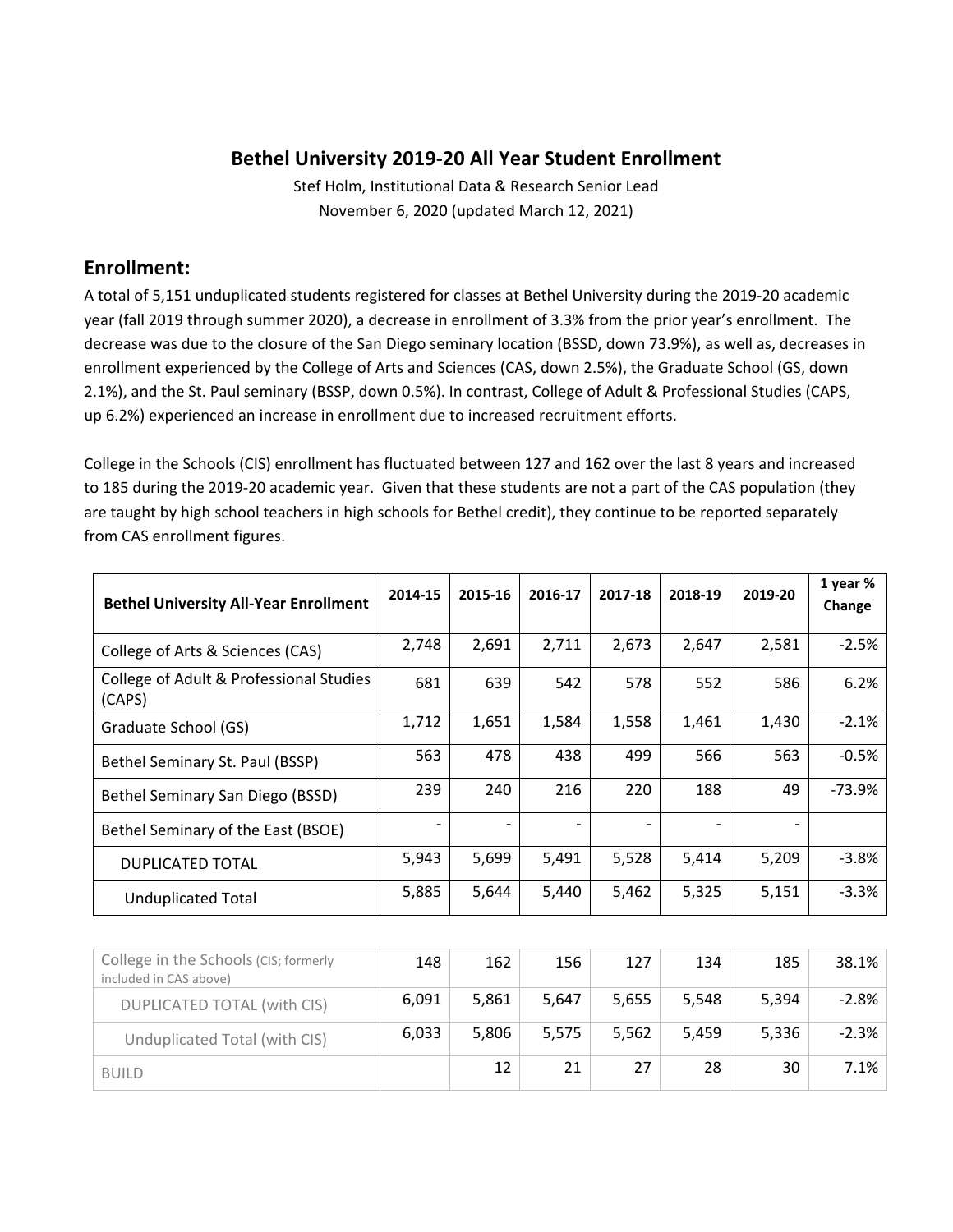Fifty-nine students were enrolled in more than one school, as follows. These students could be enrolled concurrently in more than one school (e.g. "dual enrollment") or sequentially (e.g. finish an undergraduate degree in the fall, and continue to graduate school in the spring).

- 27 students in CAS and GS
- 20 students in CAPS and GS
- 6 students in CAS and CAPS
- 2 students in CAS and BSSP
- 2 students in CAPS and BSSP
- 1 student in GSS and BSSP
- 1 student in CAS, CAPS, and GS

Total duplicated enrollment at Bethel University for 2019‐20 was 5,209. (This counts each student once for each school in which they were enrolled).

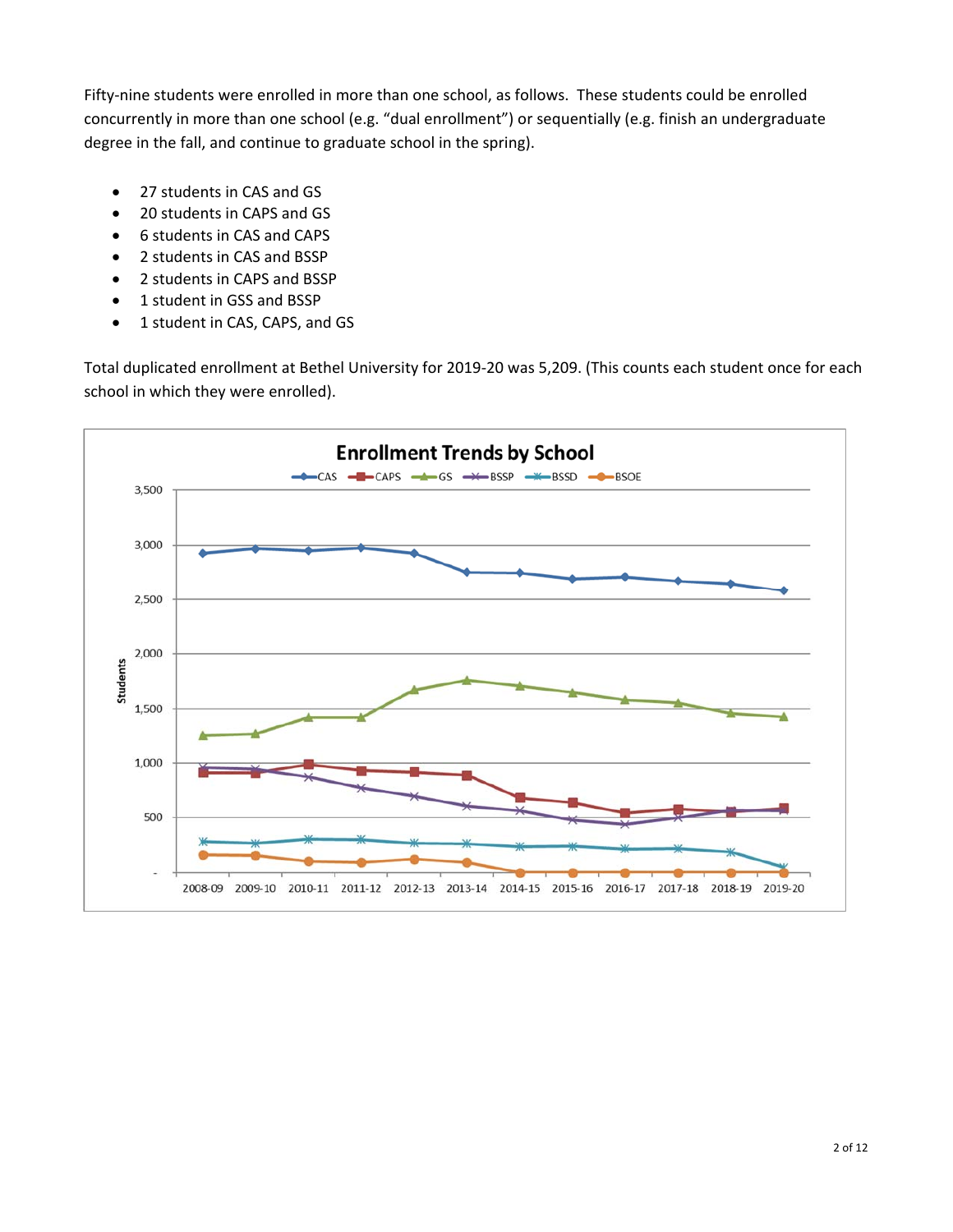#### **Gender:**

Gender balance for 2019‐20 was 63.9% female, up from 62.1% female the year before. While CAS, CAPS and BSSP showed small increases in the number of enrolled females, BSSD females experienced a large increase from 48.9% of the population to 77.6%, while GS females experienced a smaller increase from 70.6% of the population to 72.9%. The large increase in percent of BSSD females is caused by the fact that the largest remaining "teach‐out" class is Marital &Family Therapy which enrolled over 80% females.



#### **Age:**

CAS continues to maintain a median age of 20, with about 96% of students being under the age of 25. Median ages for the remainder of the schools are in the low to upper 30's. At a median age of 32 (down from 37 in the previous year), BSSD is the site with the youngest population after CAS.

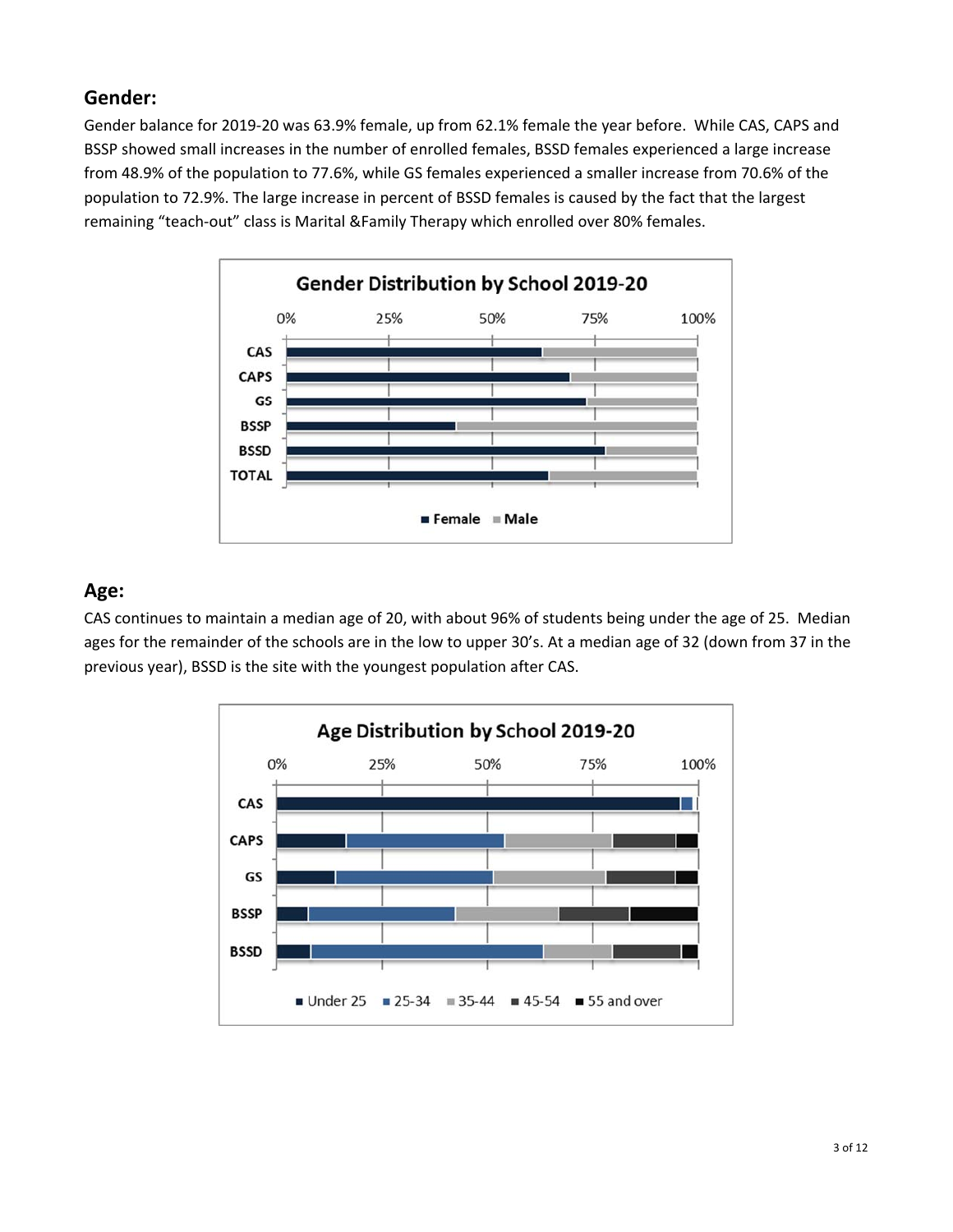# **Race/Ethnicity:**

The percent of students of color at all Bethel schools slightly decreased in 2019‐20 to 20.2% from a high of 20.9% in 2018‐19 of students with a known race/ethnicity (excluding non‐resident aliens).



The overall decrease in racial and ethnic diversity at the university (excluding non-resident aliens) was driven by decreases in GS (down from 17.6% to 16.6%) and BSSP (down from 28.8% to 28.7%). CAS diversity displayed another small increase, growing from 16.7% to 16.9% largely attributed to the continuation of the ActSix program and the strong retention of its participants. CAPS diversity showed a larger increase by growing from 31.6% to 33.0%.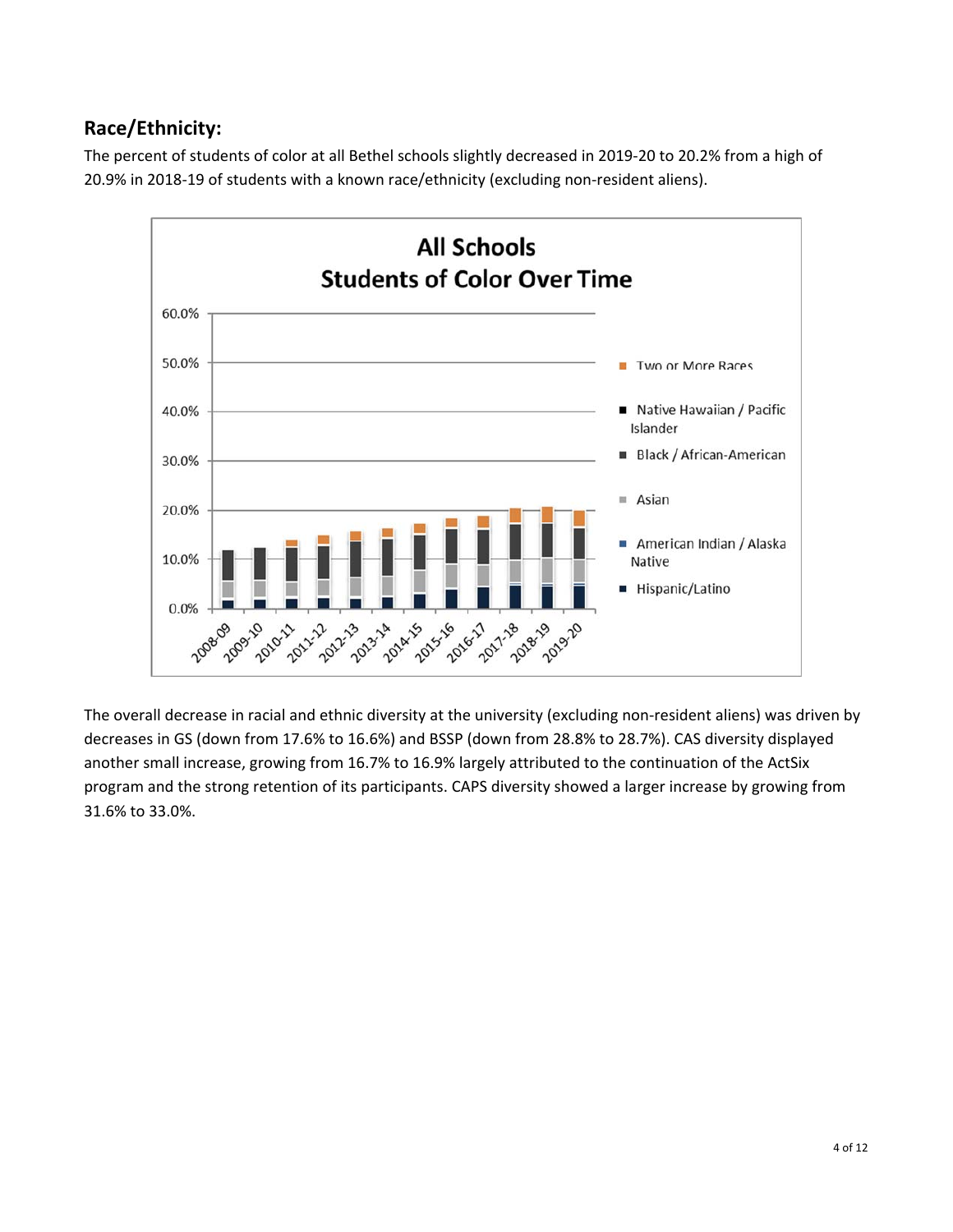

# **Credit Levels:**

Total registered credits for the entire university fell 3.0% from the prior year. CAPS experienced a 4.9% decrease in credits after experiencing a 4.7% decrease in credits the previous year. In CAS, the 2.4% decrease in registered credits was driven primarily by decreased enrollment, with average credits per student remaining stable. BSSP's median credit level increased from 9 to 11 and the overall registered credits were 8.5% higher than the previous year primarily due to the transfer of distance BSSD students to BSSP. BSSD saw the median credit levels per student increase from 12.0 to 18.0. The average per enrolled student increased from 12.9 to 18.7.\* There was a decrease in overall credits at the seminary due to the decrease in enrollment at BSSD, even though the average number of credits per student increased.

Note: for comparison purposes, quarter credits used prior to 2013-14 in the seminary have been converted to semester equivalents.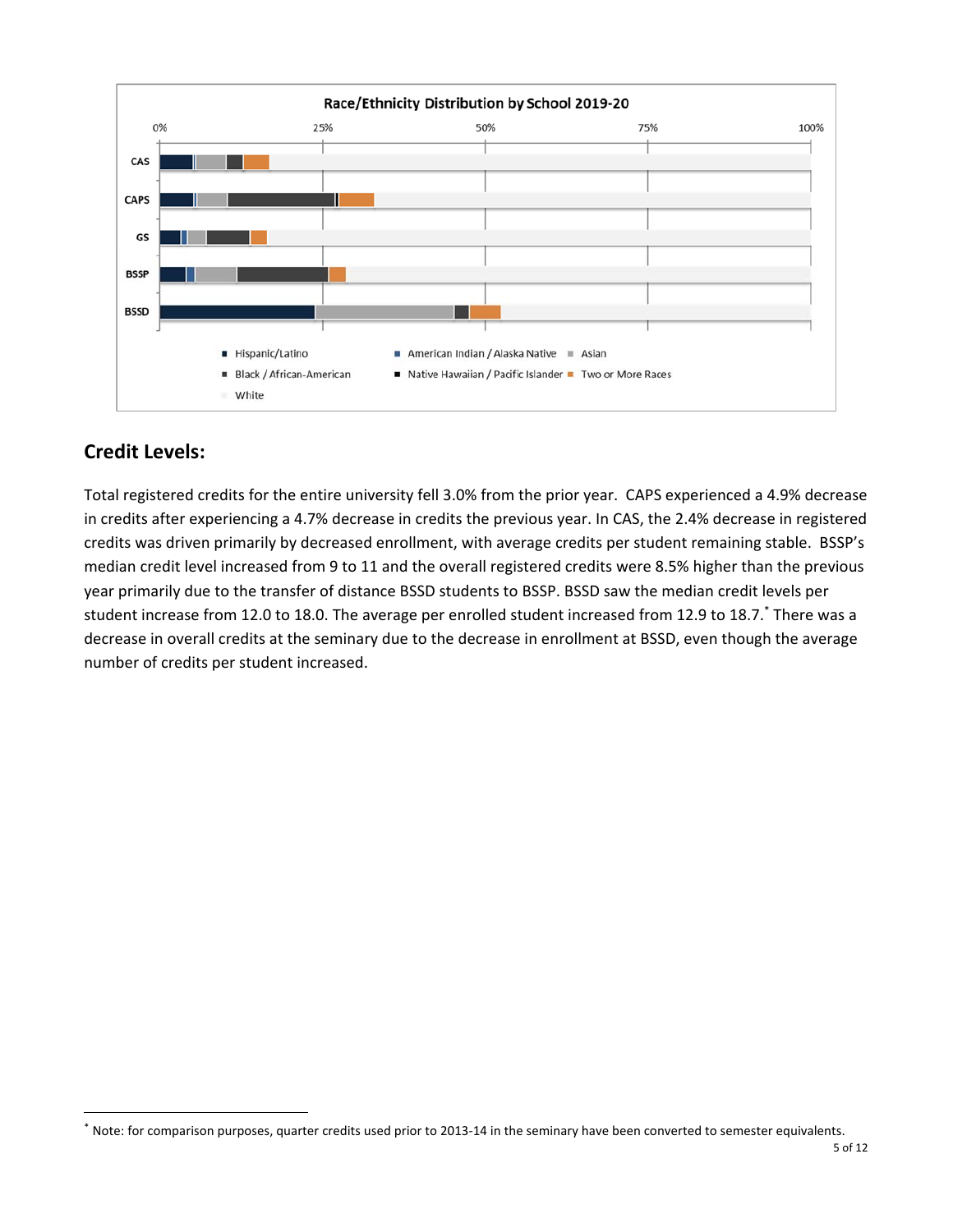

Please note that zero credit students are most often SMEP (music) students in CAS and either master's thesis or doctrinal dissertation continuation students in GS, BSSP and BSSD.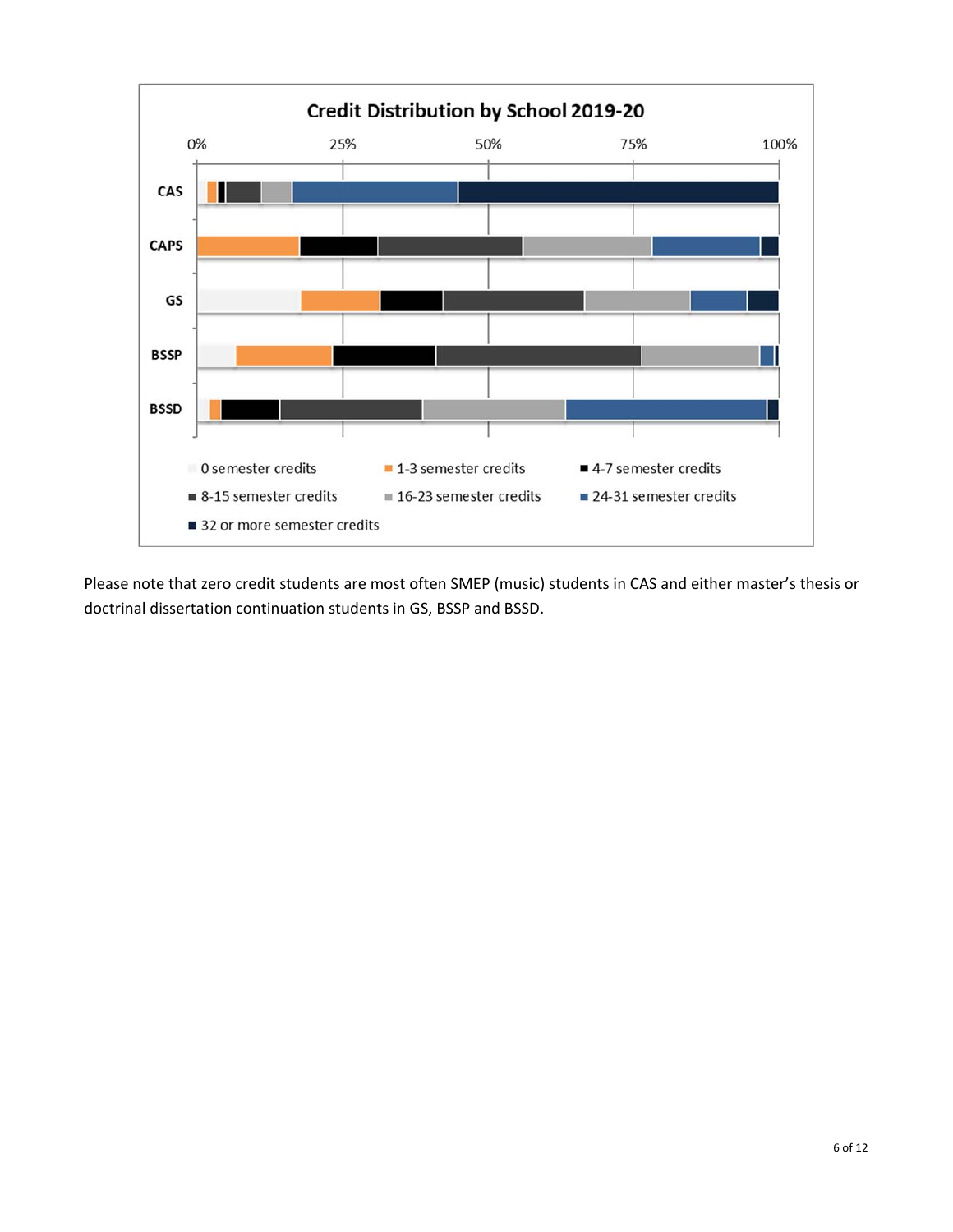### **State and Country:**

In 2019-20, Bethel University enrolled students from 48 states (all except D.C., Missouri and Rhode Island), and 18 foreign countries. The state with the largest contingent of Bethel students continues to be Minnesota (77% of all enrollment), followed by Wisconsin (4.5%), California (3.1%), Iowa (1.7%), Illinois (1.3%), and South Dakota (1.0%) with similar percentages to prior years in these states.



#### **Number of Students Enrolled by State – All Schools**

#### **Marital Status:**

Marital status is no longer thoroughly collected and recorded for a majority of Bethel University students with increasing unknown statuses in CAS, CAPS and GS. Detail can be found in the appendix of this report.

#### **Denomination:**

The percentage of Bethel University students affiliated with Converge Worldwide remained similar to 2018‐19, increasing from 10.5% to 10.8% in 2019‐20. While there has been a 10‐year trend downward from nearly 25% in 2007‐08, there is evidence we have reached a plateau. Some of the drop may be attributed to the fact students do not necessarily know the denomination of the church they attend. Affiliation with Lutheran and Catholic denominations has now surpassed that of Converge Worldwide, with 19.7% identifying as Lutheran and 11.7% identifying as Catholic. However, the total number of students who identify as "Baptist" is 23.1%.

#### **Note:**

Additional data and graphs for all of the above categories, including longitudinal data back to the 2003‐04 academic year, is in a separate Excel document, available upon request.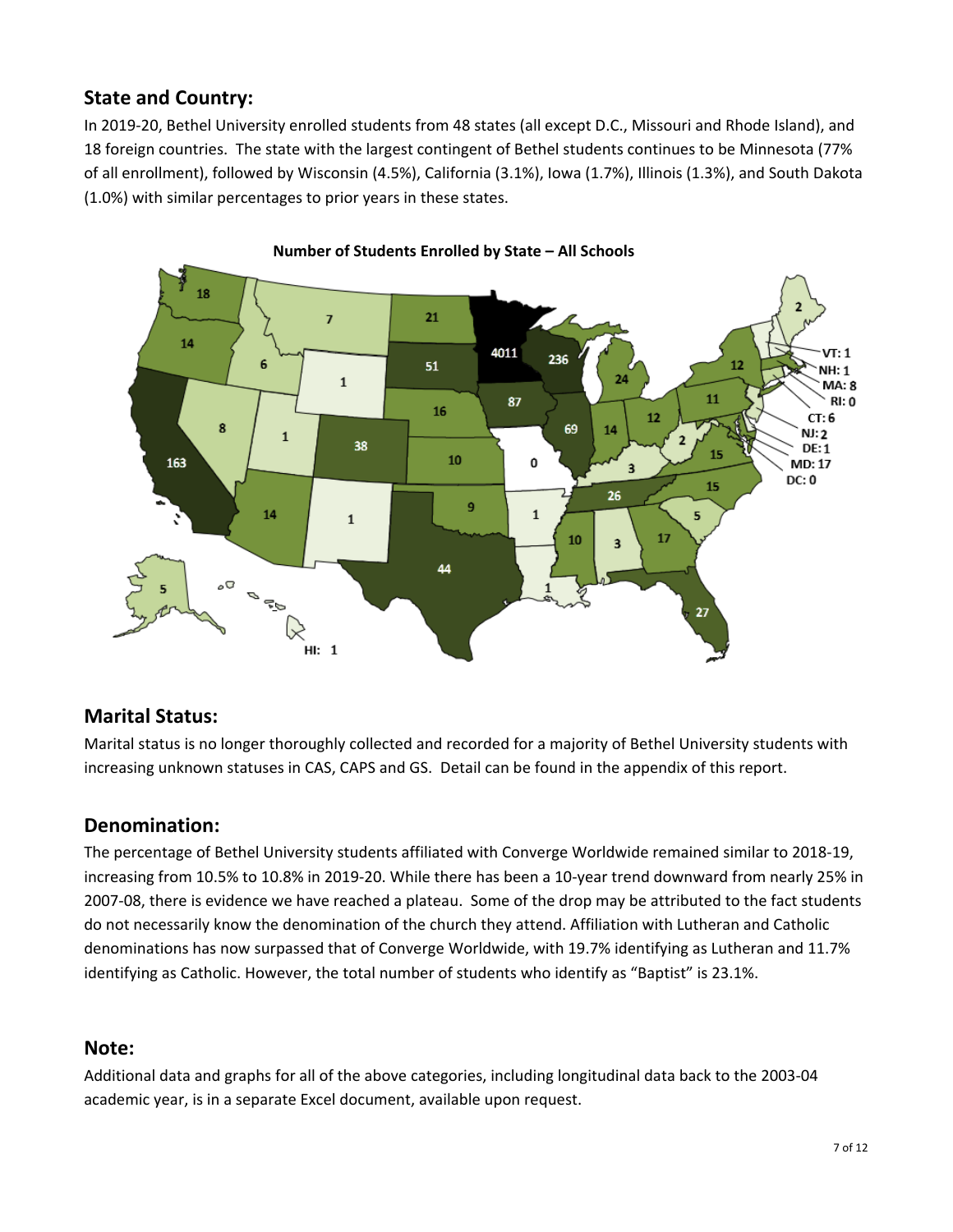# **Appendix – Data Detail for 2019‐20:**

|                         | <b>CAS</b>   | <b>CAPS</b>  | <b>GS</b>               | <b>BSSP</b>    | <b>BSSD</b>         | <b>TOTAL</b> |       |
|-------------------------|--------------|--------------|-------------------------|----------------|---------------------|--------------|-------|
|                         |              |              |                         |                |                     |              |       |
| <b>TOTAL Enrollment</b> | 2581         | 586          | 1430                    | 563            | 49                  | 5209         |       |
|                         |              |              |                         |                |                     |              |       |
| <b>TOTAL Enrollment</b> |              |              |                         |                |                     | 5151         |       |
| <b>Unduplicated</b>     |              |              |                         |                |                     |              |       |
|                         |              |              |                         |                |                     |              |       |
| <b>GENDER</b>           | <b>CAS</b>   | <b>CAPS</b>  | <b>GS</b>               | <b>BSSP</b>    | <b>BSSD</b>         | <b>TOTAL</b> |       |
|                         | (minus CIS)  |              |                         |                |                     |              |       |
| Female                  | 1608         | 404          | 1043                    | 233            | 38                  | 3326         |       |
| Percent of Total        | 62.30%       | 68.94%       | 72.94%                  | 41.39%         | 77.55%              | 63.85%       |       |
| Male                    | 973          | 182          | 387                     | 330            | 11                  | 1883         |       |
| Percent of Total        | 37.70%       | 31.06%       | 27.06%                  | 58.61%         | 22.45%              | 36.15%       |       |
|                         | 2581         | 586          | 1430                    | 563            | 49                  | 5209         |       |
| <b>TOTAL</b>            |              |              |                         |                |                     |              |       |
|                         |              |              |                         |                |                     |              |       |
| <b>MARITAL STATUS</b>   | <b>CAS</b>   | <b>CAPS</b>  | <b>GS</b>               | <b>BSSP</b>    | <b>BSSD</b>         | <b>TOTAL</b> |       |
|                         | (minus CIS)  |              |                         |                |                     |              |       |
| Single                  | 157          | 34           | 107                     | 73             | 13                  | 384          | 44.2% |
| Married                 | 44           | 47           | 221                     | 142            | 19                  | 473          | 54.4% |
| Divorced/Separated      | $\mathbf{1}$ | $\mathbf{1}$ | $\overline{\mathbf{4}}$ | $\overline{a}$ | $\overline{2}$      | 12           | 1.4%  |
| Widowed                 | 0            | 0            | 0                       | $\mathbf 0$    | 0                   | 0            | 0.0%  |
|                         | 202          | 82           | 332                     | 219            | 34                  | 869          |       |
| <b>TOTAL Known</b>      |              |              |                         |                |                     |              |       |
|                         |              |              |                         |                |                     |              |       |
| Unknown                 | 2379         | 504          | 1098                    | 344            | 15                  | 4340         |       |
|                         |              |              |                         |                |                     |              |       |
| AGE (as of Jan 1,       | <b>CAS</b>   | <b>CAPS</b>  | <b>GS</b>               | <b>BSSP</b>    | <b>BSSD</b>         | <b>TOTAL</b> |       |
| 2020)                   | (minus CIS)  |              |                         |                |                     |              |       |
| Mean                    | 20.5         | 35.2         | 35.7                    | 40.1           | 35.1                | 29.8         |       |
| Median                  | 20           | 33           | 34                      | 38             | 32                  | 25           |       |
|                         |              |              |                         |                |                     |              |       |
| Under 25                | 2468         | 96           | 198                     | 41             | $\overline{4}$      | 2807         | 54.0% |
| 25-34                   | 77           | 220          | 536                     | 197            | 27                  | 1057         | 20.3% |
| 35-44                   | 10           | 150          | 381                     | 138            | 8                   | 687          | 13.2% |
| 45-54                   | 10           | 88           | 236                     | 95             | 8                   | 437          | 8.4%  |
| 55 and over             | 11           | 31           | 77                      | 91             | $2^{\circ}$         | 212          | 4.1%  |
|                         | 2576         | 585          | 1428                    | 562            | 49                  | 5200         |       |
| <b>TOTAL Known age</b>  |              |              |                         |                |                     |              |       |
|                         |              |              |                         |                |                     |              |       |
| Unknown                 | 5            | $\mathbf{1}$ | 2 <sup>1</sup>          | $\mathbf{1}$   | $\mathsf{O}\xspace$ | 9            |       |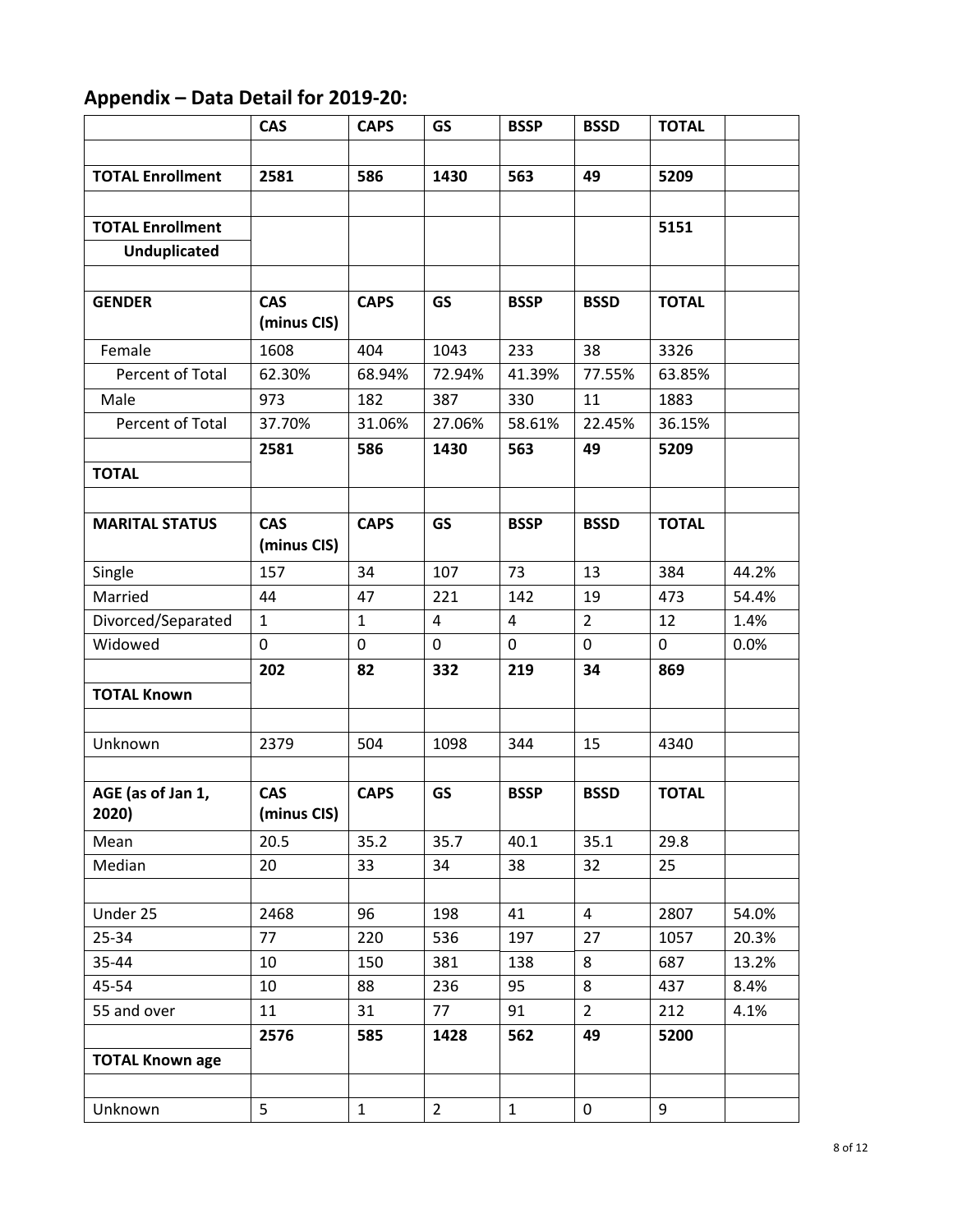| <b>DENOMINATION</b>             | <b>CAS</b>     | <b>CAPS</b>    | <b>GS</b>      | <b>BSSP</b>    | <b>BSSD</b>             | <b>TOTAL</b>   |       |
|---------------------------------|----------------|----------------|----------------|----------------|-------------------------|----------------|-------|
| Converge Worldwide (BGC)        | 124            | 18             | 60             | 53             | $\mathbf{1}$            | 256            | 10.8% |
| Other Baptist (sub total)       | 198            | 20             | 44             | 29             | $\overline{2}$          | 293            | 12.3% |
| American                        | 74             | 8              | 15             | 12             | $\mathbf 0$             | 109            | 4.6%  |
| Conservative                    | 41             | $\overline{4}$ | 8              | $\mathbf 0$    | $\mathbf 0$             | 53             | 2.2%  |
| G.A.R.B                         | 0              | $\mathbf 0$    | $\mathbf 0$    | $\pmb{0}$      | $\pmb{0}$               | $\mathbf 0$    | 0.0%  |
| Independent                     | 47             | $\overline{2}$ | 8              | 5              | $\mathbf{1}$            | 63             | 2.7%  |
| North American                  | 24             | $\overline{4}$ | $\mathbf{1}$   | 3              | $\mathbf 0$             | 32             | 1.3%  |
| Other                           | $\overline{5}$ | $\mathbf{1}$   | 5              | $\overline{2}$ | $\pmb{0}$               | 13             | 0.5%  |
| Southern                        | $\overline{7}$ | $\mathbf{1}$   | $\overline{7}$ | $\overline{7}$ | $\mathbf{1}$            | 23             | 1.0%  |
| Assembly of God                 | 105            | 9              | 34             | 28             | $\mathbf{1}$            | 177            | 7.5%  |
| Catholic                        | 156            | 17             | 103            | $\overline{2}$ | $\mathbf 0$             | 278            | 11.7% |
| Christian & Missionary Alliance | 30             | 6              | 17             | 17             | $\mathbf 0$             | 70             | 2.9%  |
| Covenant                        | 87             | $\overline{7}$ | 34             | 16             | $\mathbf{1}$            | 145            | 6.1%  |
| <b>Evangelical Free</b>         | 165            | 21             | 51             | 24             | $\overline{\mathbf{4}}$ | 265            | 11.2% |
| Lutheran                        | 280            | 30             | 126            | 31             | $\mathbf{1}$            | 468            | 19.7% |
| Mennonite                       | $\mathbf 0$    | $\mathbf 0$    | $\overline{2}$ | $\mathbf 0$    | $\mathbf 0$             | $\overline{2}$ | 0.1%  |
| Methodist                       | 25             | $\pmb{4}$      | 20             | 10             | $\mathbf{1}$            | 60             | 2.5%  |
| Non-Denominational              | 9              | 5              | 14             | 48             | 13                      | 89             | 3.7%  |
| Presbyterian                    | 15             | $\overline{4}$ | 8              | 16             | $\overline{7}$          | 50             | 2.1%  |
| <b>Other Protestant</b>         | 80             | 21             | 72             | 39             | $\boldsymbol{9}$        | 221            | 9.3%  |
| Jewish                          | 0              | $\mathbf 0$    | $\mathbf 0$    | $\mathbf 0$    | $\mathbf 0$             | 0              | 0.0%  |
| <b>Buddhist</b>                 | $\mathbf 0$    | $\mathbf 0$    | $\overline{0}$ | $\mathbf 0$    | $\mathbf 0$             | $\overline{0}$ | 0.0%  |
| <b>TOTAL Known Denomination</b> | 1274           | 162            | 585            | 313            | 40                      | 2374           |       |
| Unknown                         | 1307           | 424            | 845            | 250            | 9                       | 2835           |       |
|                                 |                |                |                |                |                         |                |       |
| RACE/ETHNICITY                  |                |                |                |                |                         |                |       |
| Hispanic/Latino                 | 129            | 29             | 42             | 21             | 10                      | 231            | 4.7%  |
| American Indian / Alaska        | 8              | $\overline{2}$ | 13             | $\overline{7}$ | $\mathbf 0$             | 30             | 0.6%  |
| Native                          |                |                |                |                |                         |                |       |
| Asian                           | 119            | 26             | 37             | 33             | 9                       | 224            | 4.5%  |
| Black / African-American        | 65             | 91             | 86             | 73             | $\mathbf{1}$            | 316            | 6.4%  |
| Native Hawaiian / Pacific       | $\overline{2}$ | 3              | $\overline{2}$ | 0              | 0                       | $\overline{7}$ | 0.1%  |
| Islander                        |                |                |                |                |                         |                |       |
| Two or More Races               | 100            | 30             | 34             | 14             | $\overline{2}$          | 180            | 3.6%  |
| Non-Resident Alien              | 14             | $\mathbf{1}$   | 28             | 12             | $\overline{4}$          | 59             | 1.2%  |
| Sub-Total                       | 437            | 182            | 242            | 160            | 26                      | 1047           | 21.1% |
| White                           | 2081           | 368            | 1074           | 368            | 20                      | 3911           | 78.9% |
| <b>TOTAL Known Ethnicity</b>    | 2518           | 550            | 1316           | 528            | 46                      | 4958           |       |
| Percent of Color/International  | 17.4%          | 33.1%          | 18.4%          | 30.3%          | 56.5%                   | 21.1%          |       |
|                                 |                |                |                |                |                         |                |       |
| Unknown                         | 63             | 36             | 114            | 35             | 3                       | 251            |       |
|                                 |                |                |                |                |                         |                |       |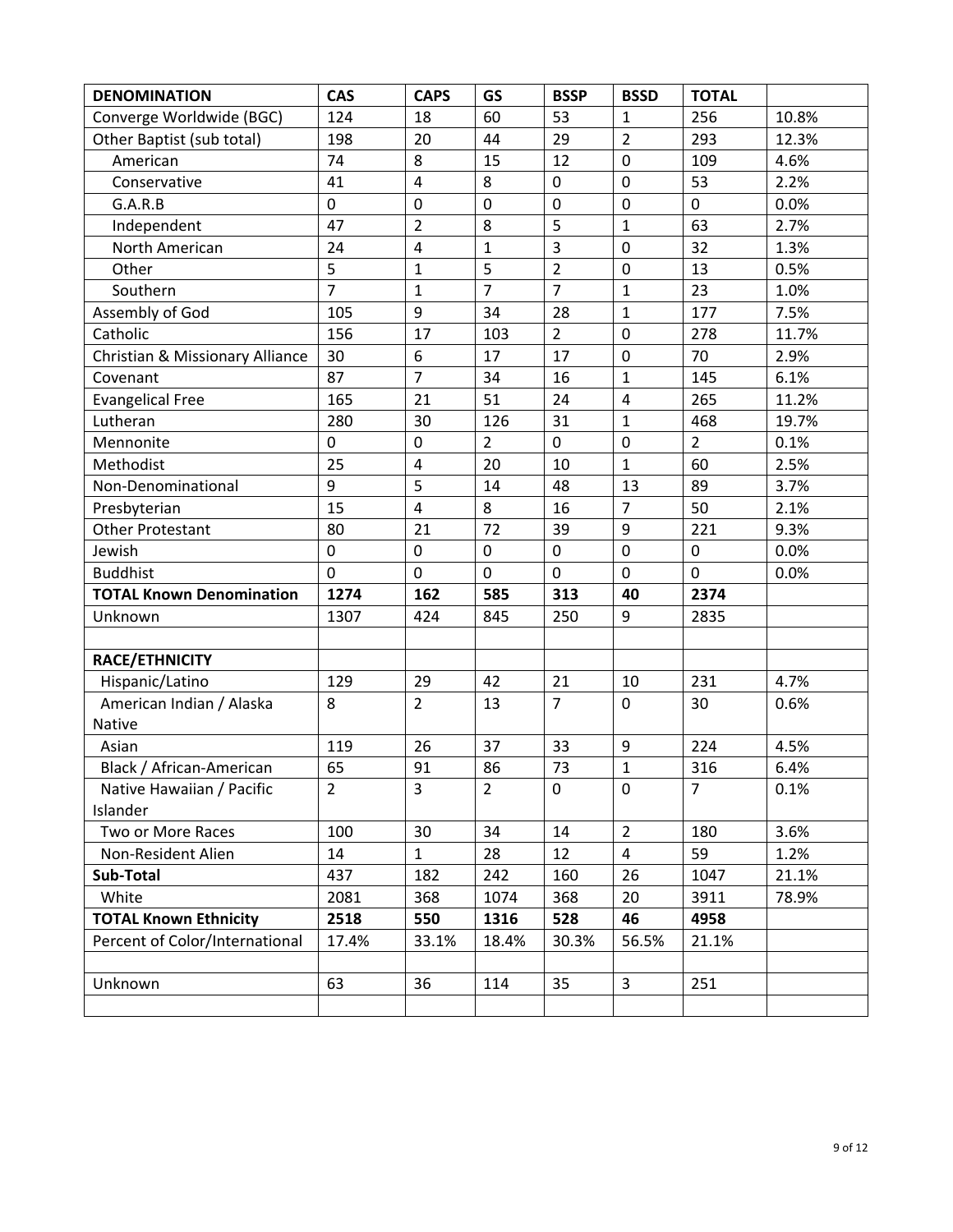| <b>ENROLLMENT</b>                |       |              |       |      |              |            |              |
|----------------------------------|-------|--------------|-------|------|--------------|------------|--------------|
| <b>Total Registered Semester</b> | 76323 | 8055         | 17070 | 5826 | 896          | 108170     |              |
| <b>Credits for Year (Quarter</b> |       |              |       |      |              |            |              |
| Credits converted to             |       |              |       |      |              |            |              |
| Semester Credits)                |       |              |       |      |              |            |              |
| <b>Median Credit Load</b>        | 32    | 12           | 13    | 11   | 18           | 19         |              |
| Avg. per enrolled student        | 30.1  | 13.7         | 14.5  | 11.1 | 18.7         | 20.0       |              |
|                                  |       |              |       |      |              |            |              |
| Number of students who           |       |              |       |      |              | Duplicated | Unduplicated |
| registered for:                  |       |              |       |      |              |            |              |
| 32 or more semester credits      | 1424  | 19           | 79    | 4    | $\mathbf{1}$ | 1527       | 1508         |
| 24-31                            | 738   | 109          | 139   | 15   | 17           | 1018       | 1005         |
| $16 - 23$                        | 136   | 130          | 260   | 114  | 12           | 652        | 640          |
| $8 - 15$                         | 156   | 146          | 348   | 199  | 12           | 861        | 852          |
| $4 - 7$                          | 39    | 79           | 155   | 100  | 5            | 378        | 371          |
| $1 - 3$                          | 45    | 103          | 195   | 94   | $\mathbf{1}$ | 438        | 438          |
| 0                                | 43    | $\mathbf{0}$ | 254   | 37   | 1            | 335        | 337          |
| <b>TOTAL</b>                     | 2581  | 586          | 1430  | 563  | 49           | 5209       | 5151         |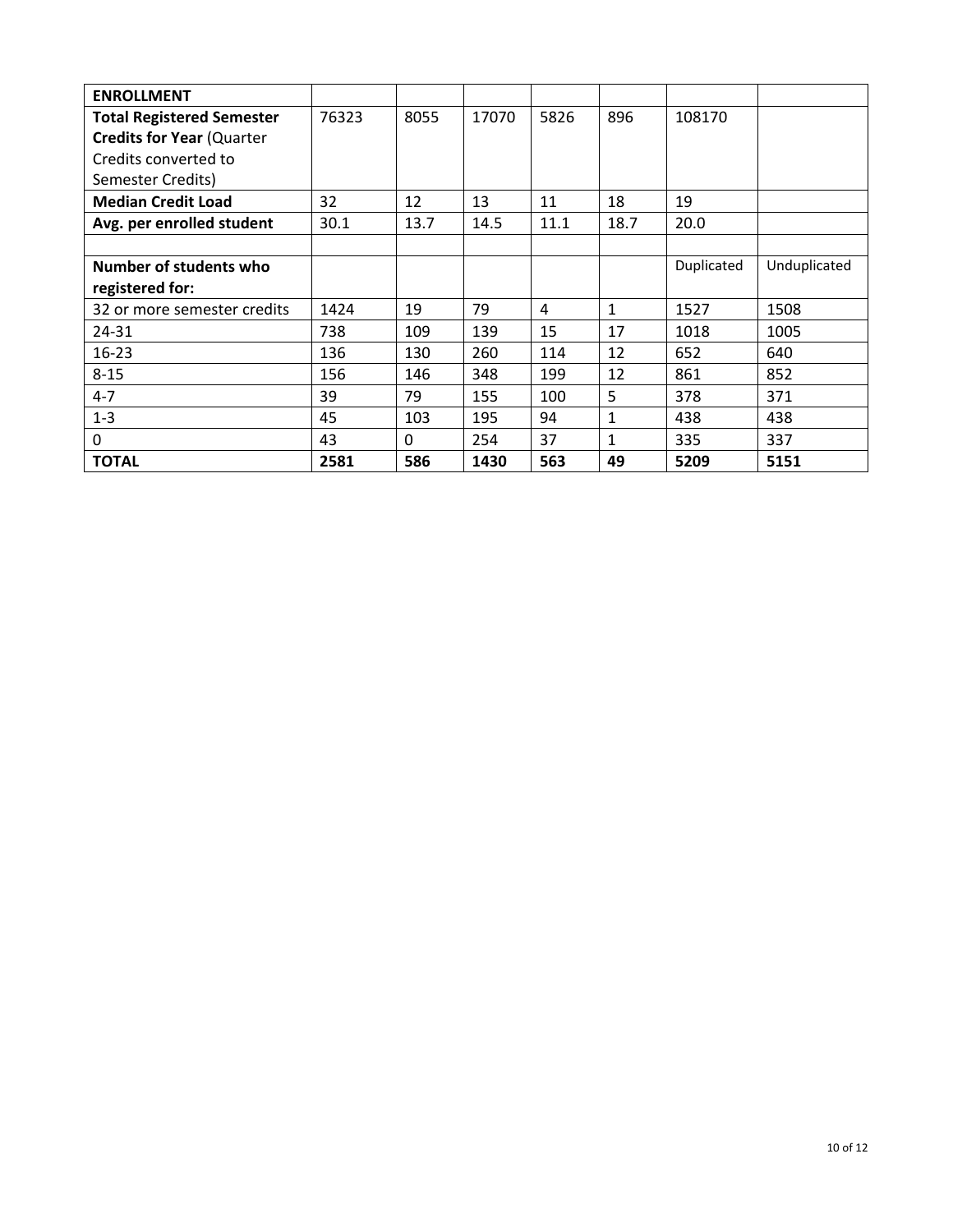| <b>STATE</b>                  | CAS                |              | <b>CAPS</b>       |              | GS                |        | <b>BSSP</b>    |              | <b>BSSD</b> |        | <b>TOTAL</b>         |              |
|-------------------------------|--------------------|--------------|-------------------|--------------|-------------------|--------|----------------|--------------|-------------|--------|----------------------|--------------|
| Alabama                       |                    |              | $\mathbf{1}$      | 0.2%         |                   |        | 2              | 0.4%         |             |        | 3                    | 0.1%         |
| Alaska                        | 3                  | 0.1%         |                   |              | 1                 | 0.1%   | $\mathbf 1$    | 0.2%         |             |        | 5                    | 0.1%         |
| Arizona                       | 4                  | 0.2%         |                   |              | 4                 | 0.3%   | 6              | 1.1%         |             |        | 14                   | 0.3%         |
| Arkansas                      |                    |              | $\mathbf{1}$      | 0.2%         |                   |        |                |              |             |        | $\mathbf{1}$         | 0.0%         |
| California                    | 12                 | 0.5%         | 8                 | 1.4%         | 11                | 0.8%   | 87             | 15.5%        | 45          | 91.8%  | 163                  | 3.1%         |
| Colorado                      | 25                 | 1.0%         |                   |              | 6                 | 0.4%   | 7              | 1.2%         |             |        | 38                   | 0.7%         |
| Connecticut                   |                    |              |                   |              | $\mathbf{1}$      | 0.1%   | 5              | 0.9%         |             |        | 6                    | 0.1%         |
| D.C.                          |                    |              |                   |              |                   |        |                |              |             |        |                      |              |
| Delaware                      |                    |              |                   |              | 1                 | 0.1%   |                |              |             |        | $\mathbf 1$          | 0.0%         |
| Florida                       | $\overline{7}$     | 0.3%         | $\overline{2}$    | 0.3%         | 8                 | 0.6%   | 10             | 1.8%         |             |        | 27                   | 0.5%         |
| Georgia                       | 6                  | 0.2%         | 4                 | 0.7%         | 3                 | 0.2%   | 4              | 0.7%         |             |        | 17                   | 0.3%         |
| Hawaii                        |                    |              | $\mathbf{1}$      | 0.2%         |                   |        |                |              |             |        | $\mathbf{1}$         | 0.0%         |
| Idaho                         | $\overline{2}$     | 0.1%         |                   |              | 1                 | 0.1%   | 3              | 0.5%         |             |        | 6                    | 0.1%         |
| Illinois                      | 35                 | 1.4%         | 5                 | 0.9%         | 9                 | 0.6%   | 20             | 3.6%         |             |        | 69                   | 1.3%         |
| Indiana                       |                    |              | 4                 | 0.7%         | $\mathbf{1}$      | 0.1%   | 9              | 1.6%         |             |        | 14                   | 0.3%         |
| Iowa                          | 53                 | 2.1%         | $\overline{2}$    | 0.3%         | 11                | 0.8%   | 21             | 3.7%         |             |        | 87                   | 1.7%         |
| Kansas                        | 4                  | 0.2%         | 1                 | 0.2%         | 1                 | 0.1%   | 4              | 0.7%         |             |        | 10                   | 0.2%         |
| Kentucky                      | $\mathbf{1}$       | 0.0%         | $\overline{2}$    | 0.3%         |                   |        |                |              |             |        | 3                    | 0.1%         |
| Louisiana                     |                    |              |                   |              |                   |        | 1              | 0.2%         |             |        | $\mathbf{1}$         | 0.0%         |
| Maine                         |                    |              |                   |              |                   |        | 2              | 0.4%         |             |        | $\overline{2}$       | 0.0%         |
| Maryland                      | 6                  | 0.2%         | 1                 | 0.2%         | 2                 | 0.1%   | 8              | 1.4%         |             |        | 17                   | 0.3%         |
| Massachusetts                 | $\mathbf{1}$       | 0.0%         | 3                 | 0.5%         | $\overline{2}$    | 0.1%   | 5              | 0.9%         |             |        | 11                   | 0.2%         |
| Michigan                      | 8                  | 0.3%         | $\overline{7}$    | 1.2%         | 6                 | 0.4%   | 3              | 0.5%         |             |        | 24                   | 0.5%         |
| Minnesota                     | 2159               | 83.6%        | 463               | 79.0%        | 1159              | 81.0%  | 230            | 40.9%        |             |        | 4011                 | 77.0%        |
| Mississippi                   |                    |              | 4                 | 0.7%         | 3                 | 0.2%   | 3              | 0.5%         |             |        | 10                   | 0.2%         |
| Missouri                      |                    |              |                   |              |                   |        |                |              |             |        |                      |              |
| Montana                       | 6                  | 0.2%         |                   |              | $\mathbf{1}$      | 0.1%   |                |              |             |        | 7                    | 0.1%         |
| Nebraska                      | 10                 | 0.4%         | $\mathbf{1}$      | 0.2%         | $\mathbf 1$       | 0.1%   | 4              | 0.7%         |             |        | 16                   | 0.3%         |
| Nevada                        | $\mathbf 1$        | 0.0%         |                   |              | 3                 | 0.2%   | 4              | 0.7%         |             |        | 8                    | 0.2%         |
| New Hampshire                 |                    |              |                   |              |                   |        | 1              | 0.2%         |             |        | $\mathbf{1}$         | 0.0%         |
| New Jersey                    |                    |              | $\mathbf{1}$      | 0.2%         |                   |        | $\mathbf{1}$   | 0.2%         |             |        | $\overline{2}$       | 0.0%         |
| <b>New Mexico</b>             |                    |              | ${\bf 1}$         | 0.2%         |                   |        |                |              |             |        | $\mathbf 1$          | 0.0%         |
| New York                      | 4                  | 0.2%         | $\mathbf{1}$      | 0.2%         | 4                 | 0.3%   | 3              | 0.5%         |             |        | 12                   | 0.2%         |
| North Carolina                |                    |              | $\overline{2}$    | 0.3%         | 5                 | 0.3%   | 8              | 1.4%         |             |        | 15                   | 0.3%         |
| North Dakota                  | 10                 | 0.4%         |                   |              | 4                 | 0.3%   | 7              | 1.2%         |             |        | 21                   | 0.4%         |
| Ohio                          | 1                  | 0.0%         | 3                 | 0.5%         | $\mathbf{1}$      | 0.1%   | 7              | 1.2%         |             |        | 12                   | 0.2%         |
| Oklahoma                      | $\overline{2}$     | 0.1%         | 4                 | 0.7%         | 2                 | 0.1%   | 1              | 0.2%         |             |        | 9                    | 0.2%         |
| Oregon                        | 3                  | 0.1%         | $\overline{2}$    | 0.3%         | 7                 | 0.5%   | 2              | 0.4%         |             |        | 14                   | 0.3%         |
| Pennsylvania                  | 5                  | 0.2%         | $\mathbf{1}$      | 0.2%         | $\overline{2}$    | 0.1%   | 3              | 0.5%         |             |        | 11                   | 0.2%         |
| Rhode Island                  |                    |              |                   |              |                   |        |                |              |             |        |                      |              |
| South Carolina                | 1                  | 0.0%         | $\mathbf{1}$      | 0.2%         | $\mathbf{1}$      | 0.1%   | $\overline{2}$ | 0.4%         |             |        | 5                    | 0.1%         |
| South Dakota                  | 33                 | 1.3%         | 1                 | 0.2%         | 14                | 1.0%   | 3 <sup>7</sup> | 0.5%         |             |        | 51                   | 1.0%         |
|                               | 3                  |              |                   |              |                   |        | 3              | 0.5%         |             |        |                      |              |
| Tennessee                     |                    | 0.1%         | 14                | 2.4%         | 6                 | 0.4%   |                |              |             |        | 26                   | 0.5%         |
| Texas                         | 16<br>$\mathbf{1}$ | 0.6%<br>0.0% | 9<br>$\mathbf{1}$ | 1.5%<br>0.2% | 5                 | 0.3%   | 14             | 2.5%         |             |        | 44<br>$\overline{2}$ | 0.8%         |
| Utah                          |                    |              |                   |              |                   | 0.1%   |                |              |             |        | $\mathbf{1}$         | 0.0%<br>0.0% |
| Vermont                       |                    | 0.0%         |                   |              | $\mathbf{1}$<br>4 | 0.3%   |                |              |             |        | 15                   |              |
| Virginia<br>Washington        | $\mathbf{1}$<br>8  | 0.3%         |                   | 0.3%         | 3                 | 0.2%   | 10<br>5        | 1.8%<br>0.9% |             |        | 18                   | 0.3%<br>0.3% |
|                               |                    |              | 2                 |              |                   |        |                |              |             |        |                      |              |
| West Virginia                 |                    |              |                   |              |                   |        | $\overline{2}$ | 0.4%         |             |        | $\overline{2}$       | 0.0%         |
| Wisconsin                     | 134                | 5.2%         | 28                | 4.8%         | 41                | 2.9%   | 33             | 5.9%         |             |        | 236                  | 4.5%         |
| Wyoming                       | $\mathbf{1}$       | 0.0%         |                   |              |                   |        |                |              |             |        | $\mathbf{1}$         | 0.0%         |
| Sub-total, US                 | 2566               | 99.4%        | 581               | 99.1% 1335   |                   | 93.4%  | 544            | 96.6%        | 45          | 91.8%  | 5071                 | 97.4%        |
|                               |                    |              |                   |              |                   |        |                |              |             |        |                      |              |
| Military - Europe             |                    |              |                   |              | 1                 | 0.1%   | 1              | 0.2%         |             |        | $\overline{2}$       | 0.0%         |
| Military - Pacific            |                    |              |                   |              |                   |        |                |              |             |        |                      |              |
| Puerto Rico                   |                    |              |                   |              |                   |        | $\mathbf{1}$   |              |             |        |                      |              |
| Foreign Address*              | $\mathbf{1}$       | 0.0%         | 4                 | 0.7%         | 66                | 4.6%   | 5              | 0.9%         |             |        | 76                   | 1.5%         |
| International (Visa)          | 14                 | 0.5%         | 1                 | 0.2%         | 28                | 2.0%   | 12             | 2.1%         | 4           | 8.2%   | 59                   | 1.1%         |
| <b>TOTAL Known</b>            |                    | 2581 100.0%  |                   | 586 100.0%   | 1430              | 100.0% |                | 563 100.0%   | 49          | 100.0% | 5209                 | 100.0%       |
|                               |                    |              |                   |              |                   |        |                |              |             |        |                      |              |
| <b>Total Number of States</b> | 33                 |              | 32                |              | 36                |        | 39             |              | 1           |        | 48                   |              |

\**Foreign Address* includes only US citizens and permanent residents who do not have a US address. US citizens and permanent residents with US addresses are included in appropriate state or territory above.